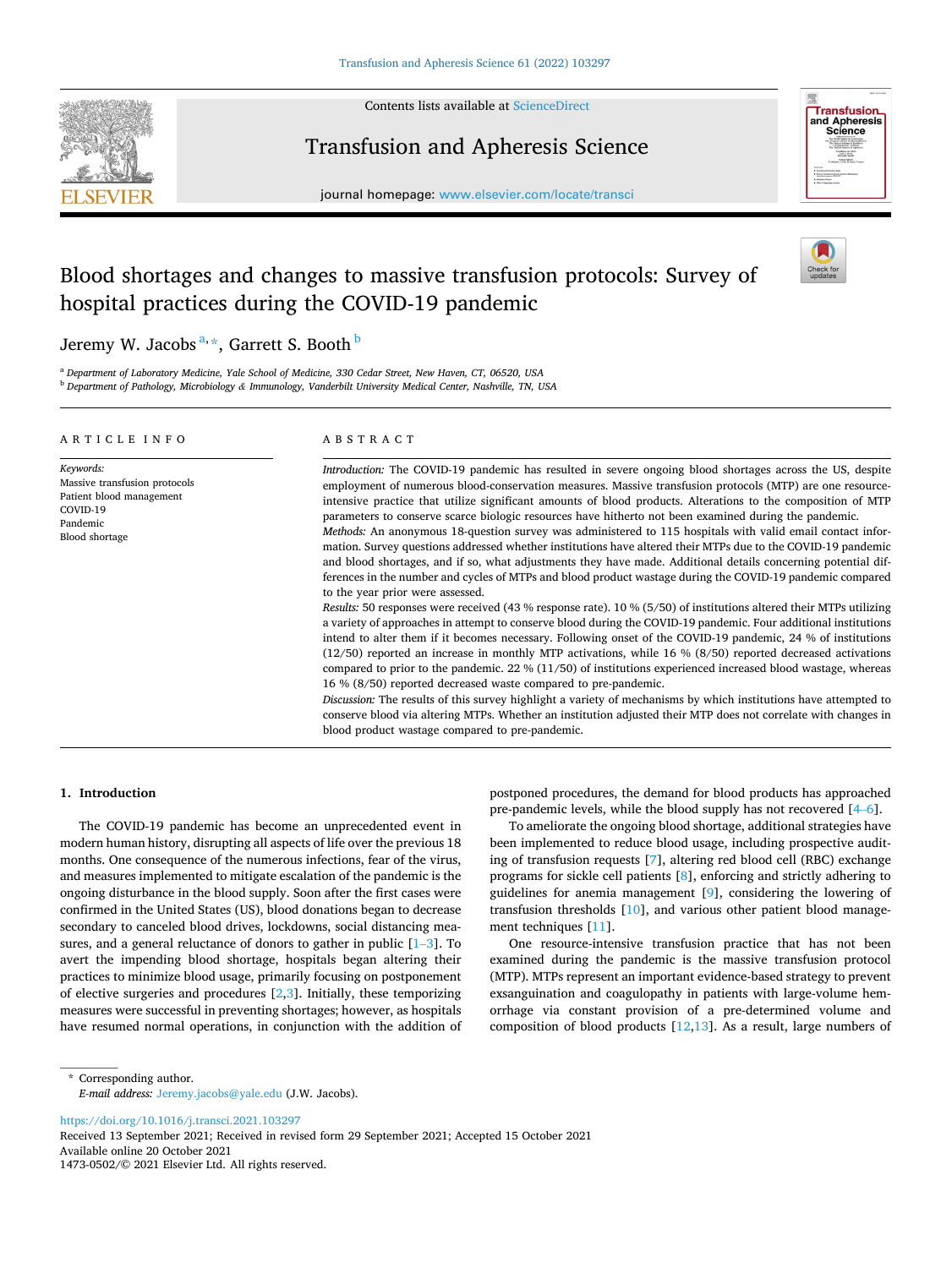blood components are often dispensed during MTPs, which can lead to a significant amount of blood wastage during these procedures [\[14](#page-4-0)–17]. MTPs therefore represent a crucial area to address during blood supply constraints, as a single MTP is capable of depleting the blood inventory for an entire hospital or region [[18\]](#page-4-0). An AABB survey administered over a 4-week period in the early stages of the pandemic (March 23, 2020 – April 13, 2020) found that a minority of institutions had limited the number of blood components available during MTPs, but did not explore these changes further [\[10](#page-4-0)].

We sought to expand upon the AABB survey findings regarding MTP practices during the COVID-19 pandemic. We analyzed how institutions have utilized their MTPs throughout the pandemic, whether changes have been made to conserve blood, and if so, whether these changes are permanent. Additionally, we sought to understand if blood product wastage has changed in the context of MTPs since the beginning of the pandemic.

# **2. Methods**

An anonymous 18-question survey (Table 1) was constructed utilizing Research Electronic Data Capture (REDCap) [\[19](#page-4-0)]. The questions were developed by the authors to assess whether institutions have altered their MTPs due to the COVID-19 pandemic and blood shortages, as well as whether institutions have observed differences in the number and cycles of MTPs and blood product wastage during the COVID-19 pandemic compared to the year before.

A Web-based browser search was performed to identify health systems with valid email contact information for a representative crosssection of transfusion medicine specialists. We utilized publicly available databases, including those by the AABB and the Society for the Advancement of Blood Management, and cross-referenced institutions with Level 1 trauma accreditation. We also employed a free language search using key search words including "blood bank," "transfusion medicine," "massive transfusion," and "bloodless medicine" to identify healthcare facilities likely to have an MTP. Personalized links for accessing the survey in the REDCap system were sent from July – August 2021 via email to individuals within the blood bank, transfusion medicine, or clinical/laboratory medicine department at 115 institutions. These personalized links prevented duplicative responses. Survey responses were automatically uploaded and de-identified within the database.

#### **3. Results**

50 unique institutions responded to the survey (43 % response rate), and all have an MTP in place. The characteristics of the institutions that responded are represented in [Table 2](#page-2-0).

### *3.1. MTP composition*

Among the institutions that serve all patient populations, 12 have developed MTPs that are unique to adult, pediatric, and obstetric patients, while 11 others have specific adult and pediatric MTPs.

All responding institutions utilize a fixed number and ratio of blood products in their MTP, while 8 of these institutions also use point-of-care coagulation testing to determine the composition of their MTP. One institution that incorporates a fixed number and ratio of products also employs threshold-based approaches to transfusion with concomitant point-of-care coagulation testing to guide their MTPs. 24 % (12/50) use low-titer group O whole blood in their MTP. Significant variation in MTP component ratios exists among the responding institutions. The most common ratios among respondents are 6 RBCs : 6 FFP : 1 apheresis platelet (17/50) and 4 RBCs : 4 FFP : 1 apheresis platelet (11/50), but 17 unique protocols were identified.

#### **Table 1**

- Massive Transfusion Protocol (MTP) survey.
- 1. How would you describe your institution?
	- a) Academic medical center/university hospital
	- b) State, community, or city hospital
	- c) Federal government/military facility
	- d) Private, nonprofit
	- e) Private, profit
	- f) Other
- 2. Is your institution a trauma center?
	- a) Level 1 b) Level 2
	- c) Level 3
	- d) Not a trauma center
	- e) Not sure
- 3. Approximately how many beds does your institution have?
	- a)  $>900$
	- b) 751− 900
	- c) 601− 750
	- d) 451− 600
	- e) 301− 450
	- f) 150− 300
	- g) *<*150
- 4. What population does your institution serve?
- a) Adults ( $\geq$  18 years of age)
- b) Pediatrics (*<*18 years of age)
- c) Both
- 5. Does your blood bank currently have an approved Massive Transfusion Protocol (MTP) in place?
	- a) Yes
	- b) No
	- c) Not sure
- 6. Do you have MTPs specific for (select all that apply):
	- a) Adults (age or weight based)
	- b) Pediatrics (age or weight based)
	- c) Obstetrics
	- d) MTP is the same for all e) Other
- 7. How do you determine the contents of your MTP? (select all that apply)
	- a) Fixed amount and ratio of products (for example: 6:6:1)
	- b) Transfusion-threshold based (for example: platelet threshold of 50,000/uL)
	- c) Point-of-care coagulation testing (for example: TEG)
	- d) Low titer, group O whole blood
- e) Other
- 8. What ratio of blood product components have you historically used in your MTP for adults?
	- a) 6 RBC / 6 FFP / 6 pooled platelet
	- b) 6 RBC / 4 FFP / 6 pooled platelet
	- c) 4 RBC / 4 FFP / 6 pooled patelet
	- d) 6 RBC / 6 FFP / 1 apheresis platelet
	- e) 6 RBC / 4 FFP / 1 apheresis platelet
	- f) 4 RBC / 4 FFP / 1 apheresis platelet
	- g) 6 RBC / 6 FFP / 0 platelet
	- h) 6 RBC / 4 FFP / 0 platelet
	- i)  $4 RBC / 4 FFP / 0$  patelet
	- j) Other
- 9. Have you changed the ratio of components in your MTP for adults since the COVID-19 pandemic began (March 2020) to conserve blood?
	- a) Yes (If changed, please describe new ratio)
	- b) No
	- c) Not sure
- 10. If you have changed the ratio of blood components in your MTP for adults due to the COVID-19 pandemic, do you intend to continue this ratio or revert back following the end of the pandemic and/or the end of blood inventory supply constraints?
	- a) Continue the new ratio
	- b) Revert back to old ratio
	- c) Not sure/undecided
- 11. Have you changed the transfusion threshold for determining the contents of your MTP for adults since the COVID-19 pandemic began to conserve blood?
	- a) Yes
	- b) No
	- c) Not sure
- 12. If the ratio of blood components or the transfusion threshold for your MTP for adults has changed since the COVID-19 pandemic began, what variables went into making this decision?
	- a) Blood product inventory availability

(*continued on next page*)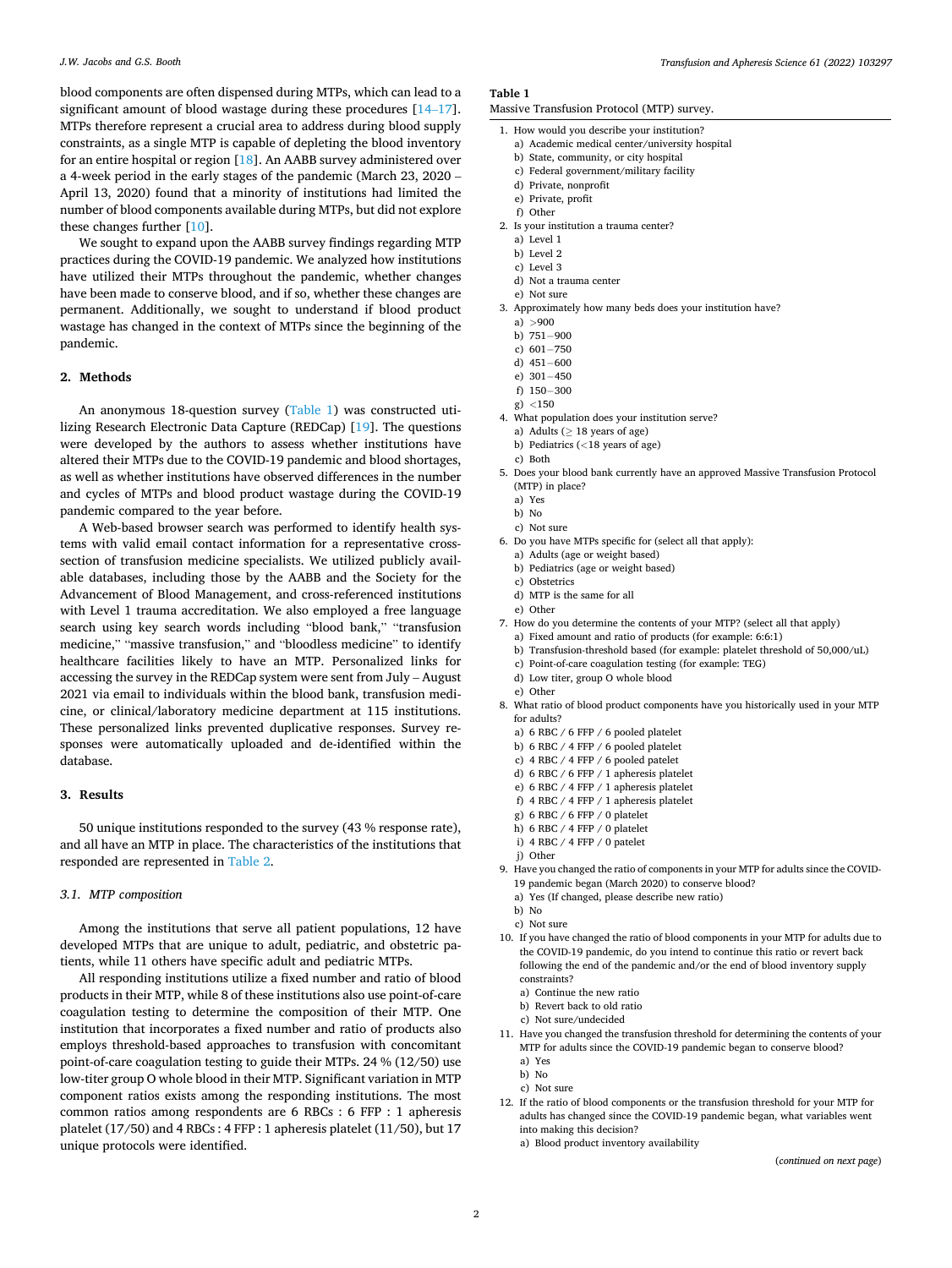#### <span id="page-2-0"></span>**Table 1** (*continued* )

- b) Whether a blood product substitute is available (for example: human fibrinogen concentrate, prothrombin complex concentrate, activated factor VII, etc.)
- c) Other
- 13. If the ratio of blood components or transfusion threshold changed for your MTP for adults, who was involved in making this decision? (select all that apply)
	- a) Transfusion medicine medical director
	- b) Blood bank manager
	- c) Nursing management
	- d) Quality and safety
	- e) Transfusion committee
	- f) Anesthesiology department
	- g) Surgery department
	- h) Critical care department
	- i) Hospital administration
	- j) Other
- 14. Has the average number of adult MTP activations per month changed since the COVID-19 pandemic began (March 2020) compared to pre-pandemic?
	- a) Increased
	- b) Decreased
	- c) No change
	- d) Not sure
- 15. Has the average number of cycles per adult MTP activation changed since the COVID-19 pandemic began (March 2020) compared to pre-pandemic?
	- a) Increased
	- b) Decreased
	- c) No change
	- d) Not sure
- 16. Has blood wastage due to internal blood bank variables (e.g., outdating) changed since the COVID-19 pandemic began (March 2020) compared to pre-pandemic? a) Increased waste
	- b) Decreased waste
	- c) No change
	- d) Not sure
- 17. Has blood wastage due to external blood bank variables (e.g., poor handling such as returning blood out of temperature range) changed since the COVID-19 pandemic began (March 2020) compared to pre-pandemic?
	- a) Increased waste
	- b) Decreased waste
	- c) No change d) Not sure
	-
- 18. Please comment on any additional changes in your MTP that has occurred since the COVID-19 pandemic began or any other information not captured in these questions that you believe is relevant.

#### *3.2. COVID-19 MTP alterations*

10 % (5/50) of institutions altered their MTPs during the COVID-19 pandemic due to blood product inventory availability, and 4 additional institutions intend to alter them if it becomes necessary. Although all institutions that changed their MTP expect to revert to their old ratio following stabilization of the blood supply, 1 institution does plan to permanently implement the new ratio for MTPs that persist beyond a certain cycle number.

To conserve blood, the institutions that altered their MTP components did so in a variety of ways including:

• Altering the MTP ratio from 6:6:1 to 4:4:1 (RBCs : FFP : apheresis platelet)

- Decreasing the frequency of platelets from 1 unit of apheresis platelets in every cycle to 1 unit every other cycle
- Issuing one-half of the MTP cycle at a time (e.g., providing 3 RBCs, 2 FFP, and 1 apheresis platelet every other cycle instead of 6 RBCs, 4 FFP, and 1 apheresis platelet every cycle), effectively splitting the number of RBC and FFP units in half, and providing platelets in every other cycle
- Reducing the number of RBC units by half for patients using type O units following the 3rd MTP cycle (originally 6 RBCs : 6 FFP: 1 apheresis platelet)

No institution altered their transfusion thresholds or changed the amount or frequency of low-titer group O whole blood in their MTP.

24 % of institutions (12/50) reported that monthly MTP activations increased following onset of the COVID-19 pandemic compared to the baseline pre-pandemic level [\(Fig. 1](#page-3-0)). The number of institutions reporting increases in the number of MTP cycles (3/50; 6 %) and decreased cycles (4/50; 8 %) was similar.

## *3.3. Blood product usage, wastage, and comments*

Following onset of the COVID-19 pandemic, 22 % (11/50) of institutions reported increased blood wastage compared to pre-pandemic. 7/11 (64 %) hospitals attributed this waste to internal blood bank variables, with the primary source being internal product outdating; 3/11 (27 %) attributed it to external variables including poor product handling and products being returned out of the appropriate temperature range; and 1/11 (9 %) associated the increased waste with both internal and external variables. Institutions also attributed wastage to staff shortages both within and external to the clinical laboratory, including challenges with adequately transporting MTPs, resulting in suboptimal processes. There is no apparent correlation between changes in blood product waste and MTP alterations, as institutions that altered their MTPs reported both increased and decreased blood wastage.

To mitigate potential issues with blood wastage and MTPs during blood inventory shortages, institutions made concerted efforts to assure adherence to blood management policies. Additional changes that institutions incorporated include more readily switching to RhD-positive units in all populations; attempting to include more product derivatives such as factor concentrates during MTPs; standardizing "time out" episodes during active resuscitation at the bedside to discuss prognostic implications of high-volume blood use; ongoing MTP utilization review; and establishing triggers to modify MTPs based on the number of units in the inventory.

#### **4. Discussion**

The change in the number of MTP activations following the onset of the COVID-19 pandemic compared to the year prior is highly variable, with almost one-quarter of institutions reporting increased MTP activations, while 16 % activated fewer MTPs. The etiology for this variation is unclear, and may simply represent random fluctuations. However, it is essentially impossible to definitively exclude unique "pandemic-related" factors that could theoretically influence trauma-related and non-

#### **Table 2**

Characteristics of survey respondents.

| $\frac{1}{2}$                                                                                                                                                          |                                                     |                                                                                             |                                                                                   |                                     |                                             |                              |                                 |            |                        |  |  |
|------------------------------------------------------------------------------------------------------------------------------------------------------------------------|-----------------------------------------------------|---------------------------------------------------------------------------------------------|-----------------------------------------------------------------------------------|-------------------------------------|---------------------------------------------|------------------------------|---------------------------------|------------|------------------------|--|--|
| Hospital category                                                                                                                                                      |                                                     | Beds                                                                                        |                                                                                   | Trauma center                       |                                             | Patient population           |                                 | <b>MTP</b> |                        |  |  |
| Academic medical center/university hospital<br>State, community, or city hospital<br>Federal government/military facility<br>Private, nonprofit (1)<br>Private, profit | 45 (90 %)<br>2(4%)<br>$0(0\%)$<br>3(6%)<br>$0(0\%)$ | >900<br>$751 - 900$<br>$601 - 750$<br>$451 - 600$<br>$301 - 450$<br>$150 - 300$<br>${<}150$ | 13 (26 %)<br>$10(20\%)$<br>$10(20\%)$<br>7(14%)<br>9(18%)<br>$1(2\%)$<br>$0(0\%)$ | Level 1<br>Level 2<br>Level 3<br>No | 40 (80 %)<br>$1(2\%)$<br>$1(2\%)$<br>8(16%) | Adults<br>Pediatrics<br>Both | 11 (22 %)<br>4(8%)<br>35 (70 %) | Yes<br>No  | 50 (100 %)<br>$0(0\%)$ |  |  |

MTP, massive transfusion protocol.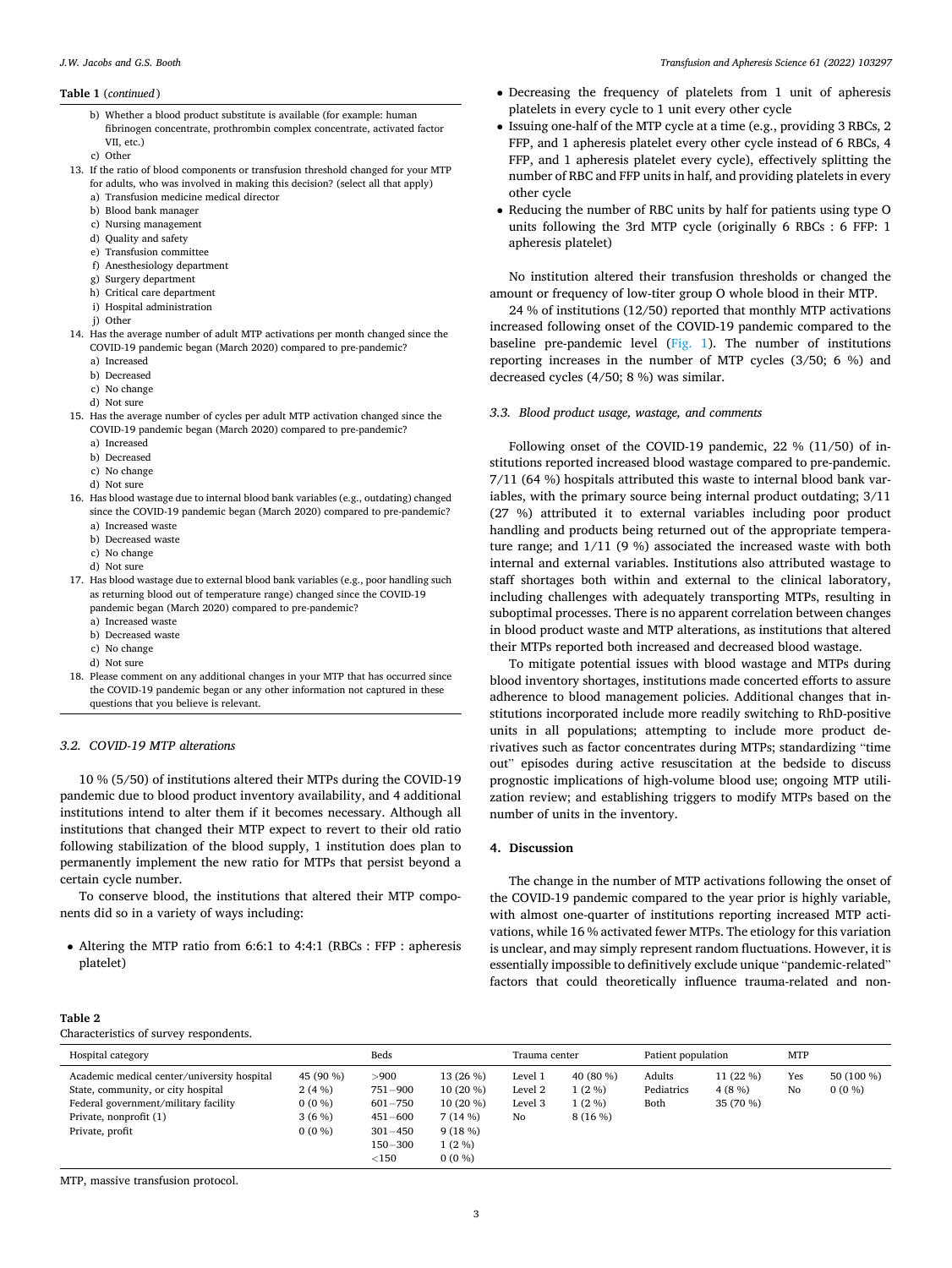<span id="page-3-0"></span>

**Fig. 1.** Changes in massive transfusion protocols and blood wastage following the onset of the COVID-19 pandemic compared to the previous year.

trauma-related MTP activations, including the patterns and length of community responses and measures taken to mitigate spread of the virus such as lockdowns and "stay-at-home" orders, variations in traffic patterns and accidental traumas, and general societal and geopolitical factors [\[20,21](#page-4-0)].

Interestingly, while many hospitals have struggled with blood shortages at different time-points throughout the pandemic, several respondents to our survey have not experienced blood shortages, or are just now beginning to face shortages. These findings highlight the need for enhanced communication among blood donor centers and hospitals. This inter-institutional collaboration would ensure adequate blood product inventories in regions with more significant shortages and higher numbers of MTPs.

Hospitals have employed numerous approaches to mitigate wastage during periods of blood supply constraints. Almost one-fifth of institutions in our study altered or have plans in place to adjust their MTPs, particularly focusing on limiting the number of cycles per MTP if necessary. The institutions that did modify their MTPs made changes such as decreasing the number of RBCs and plasma in every cycle and decreasing the frequency with which platelets were provided. Data have shown that a 1:1:1 ratio of RBCs, plasma, and platelets is currently considered the optimal approach for stabilization of hemorrhaging patients [[22,23\]](#page-4-0); thus, the consequences of intermittently adjusting the ratio of blood products in MTPs are unknown. However, it should be noted that despite this expert opinion considering a 1:1:1 product ratio as the "gold standard," the randomized trials from which much of this data were derived failed to show significant differences in mortality at 24 h or 30 days in patients who received a 1:1:1 product ratio compared to a 1:1:2 ratio (FFP, platelets, RBCs) [[22,23\]](#page-4-0). Furthermore, the significant variability in MTP practices that exists among institutions [\[24](#page-4-0)] serves to highlight the knowledge gaps that exist. Therefore, the MTP alterations made by the responding institutions appear to have occurred at an institutional level with little published data to support these implementations. Instead, these changes seem to predominantly reflect decisions made to ensure conservation of blood product inventories at the expense of altering established practices.

Several respondents remarked that they have encountered significant difficulty in altering the composition of their MTPs or instituting other blood-conservation measures in response to blood shortages. These decisions, including whether to alter MTPs, thereby undoing institutional experience and expert opinion, or alternatively risk depleting the blood product inventory, have been extremely

challenging. Institutions report that oftentimes, disagreements have occurred among members of the blood bank/transfusion medicine service and clinical providers in various departments regarding resource allocation and transfusion priority. Furthermore, staffing issues secondary to COVID-19 infection and quarantine measures, both inside and external to the blood bank, have decreased compliance with standardized protocols and hampered blood conservation efforts at many institutions. Therefore, system-wide enhancements to collaborative measures and intra-hospital committees are critical to ensure that patient blood management and blood conservation strategies are implemented and adhered to during periods of supply constraints. Furthermore, hospital ethics committees are a valuable resource during these challenging decisions regarding the allocation of scarce resources.

The COVID-19 pandemic is an historical event that modern medicine has never confronted. Thus, it represents a challenging, but unique scenario in which transfusion medicine and blood banks can analyze blood usage during significant inventory fluctuations and devise methods to mitigate waste in real time. The results of this survey are unable to definitively conclude that altering MTP ratios, and the actual ratios themselves, affect blood wastage or mitigate blood shortages; however, the marked variability in MTP practice among institutions highlighted by this survey despite the generally accepted notion that the 1:1:1 approach is "optimal" begs the question as to why there are so many variations in practice. Given this significant variation and the 43 % response rate, the results obtained in this study cannot be considered representative of the entire population enrolled. Nevertheless, this survey provides a foundation to analyze what effect potential changes to MTPs may have on blood product waste, optimal practice, and patient outcomes during times of blood shortages.

#### **CRediT authorship contribution statement**

**Jeremy W. Jacobs:** formulated the research aims, performed data investigation and analysis, wrote the original draft, and approved the final draft. **Garrett S. Booth:** formulated the research aims, reviewed and revised the original draft, provided supervision, and approved the final draft.

#### **Declaration of Competing Interest**

The authors declare no competing interests.